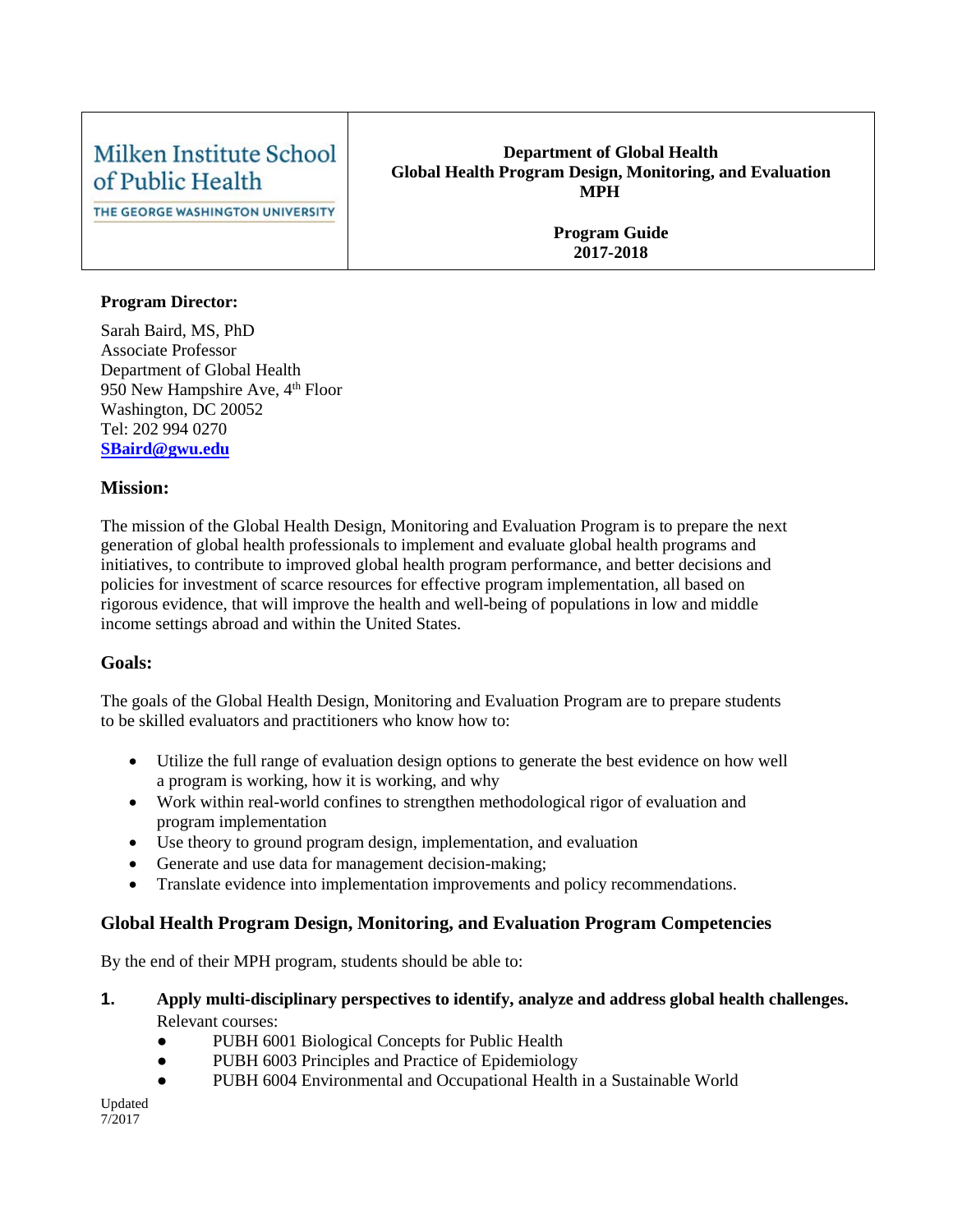- PUBH 6006 Management & Policy Approaches to Public Health
- PUBH 6007 Social and Behavioral Approaches to Health
- PUBH 6400 Global Health Frameworks
- PUBH 6410 Global Health Study Design
- PUBH 6435 Global Health Program Design and Implementation

# **2. Distinguish between qualitative and quantitative methods and select the appropriate method**

#### **depending on the specific research or programmatic need.**

Relevant courses:

- PUBH 6002 Biostatistical Applications in Public Health
- PUBH 6003 Principles and Practice of Epidemiology
- PUBH 6410 Global Health Study Design
- PUBH 6411 Global Health Qualitative Research Methods
- PUBH 6412 Global Health Quantitative Research Methods
- PUBH 6501 Evaluation of Health Promotion and Disease Prevention Programs

### **3. Interpret and critique research and best practices to inform the development of evidence-based solutions for global health challenges.**

Relevant courses:

- PUBH 6003 Principles and Practice of Epidemiology
- PUBH 6007 Social and Behavioral Approaches to Health
- PUBH 6400 Global Health Frameworks
- PUBH 6435 Global Health Program Design and Implementation
- PUBH 6501 Evaluation of Health Promotion and Disease Prevention Programs

### **4. Communicate public health evidence on global health topics to a variety of audiences, such as technical experts, policymakers, lay audiences, and other relevant stakeholders.**

Relevant courses:

- PUBH 6001 Biologic Concepts for Public Health
- PUBH 6430 Theories for Global Health Communication Interventions
- PUBH 6435 Global Health Program Design and Implementation
- PUBH 6501 Evaluation of Health Promotion and Disease Prevention Programs

# **5. Identify and address the ethical issues of global health programs, policies and research.**

Relevant courses:

- PUBH 6001 Biologic Concepts for Public Health
- PUBH 6416 Ethical and Cultural Issues in Global Health Research and Programs
- PUBH 6435 Global Health Program Design and Implementation
- PUBH 6501 Evaluation of Health Promotion and Disease Prevention Programs
- Disease Prevention Programs

### **6. Engage with diverse individuals, organizations, and communities with respect for different values, beliefs and practices.**

Relevant courses:

- PUBH 6416 Ethical and Cultural Issues in Global Health Research and Programs
- PUBH 6501 Evaluation of Health Promotion and Disease Prevention Programs

#### **7. Explain multilevel determinants of problems in Global Health and the basis for strategies and**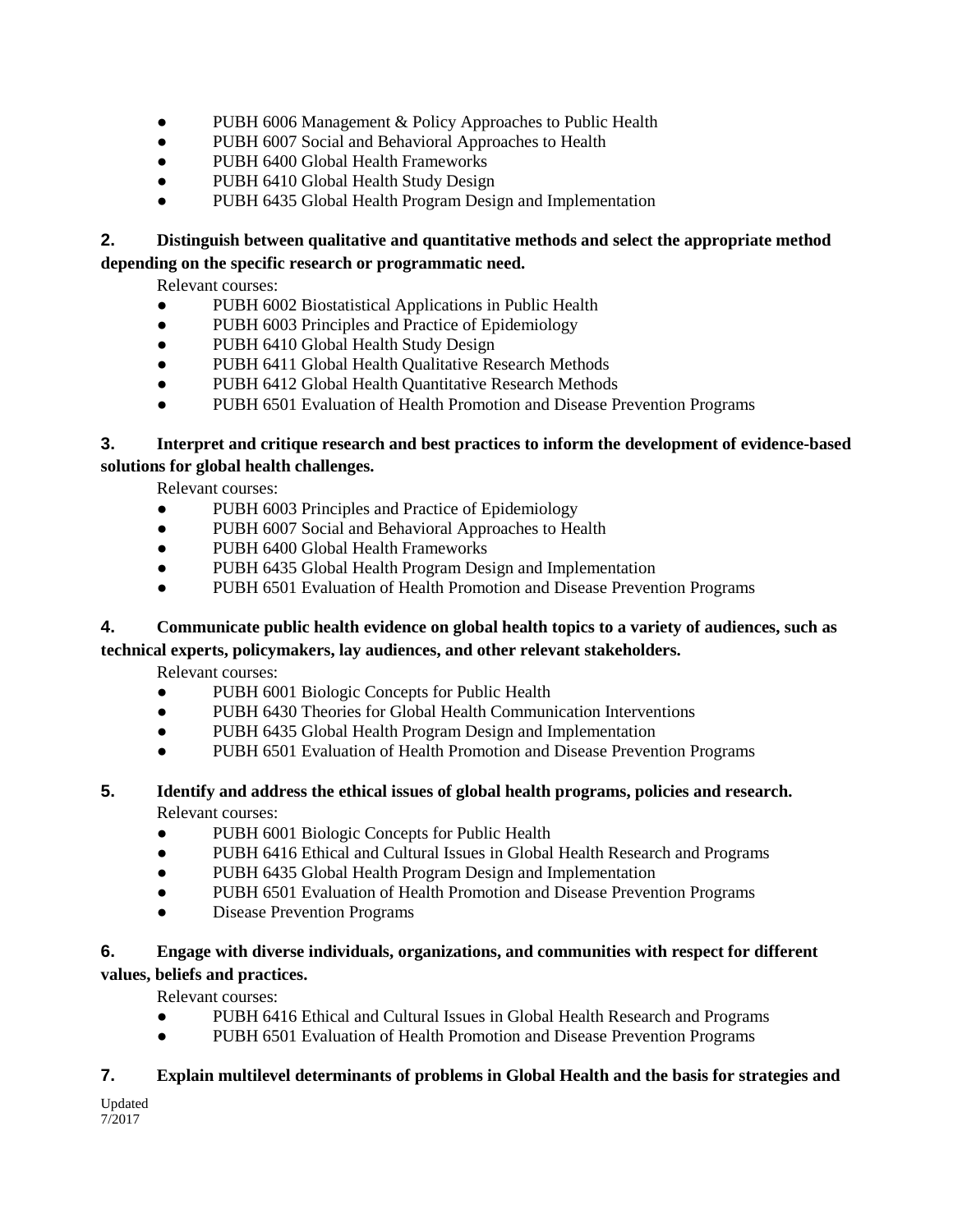#### **interventions.**

Relevant courses:

- PUBH 6001 Biologic Concepts for Public Health
- PUBH 6004 Environmental and Occupational Health in a Sustainable World
- PUBH 6006 Management & Policy Approaches to Public Health
- PUBH 6007 Social and Behavioral Approaches to Health
- PUBH 6400 Global Health Frameworks
- PUBH 6435 Global Health Program Design and Implementation
- PUBH 6501 Evaluation of Health Promotion and Disease Prevention Programs
- **8. Describe the governance and institutional landscape of global health.** Relevant courses:
	- PUBH 6400 Global Health Frameworks

# **9. Demonstrate professionalism in practice, research and in communication activities.**

Relevant courses:

- PUBH 6410 Global Health Study Design
- PUBH 6416 Ethical and Cultural Issues in Global Health Research and Programs
- PUBH 6435 Global Health Program Design and Implementation

#### **10. Utilize epidemiological data, program theory, programmatic evidence, and health systems and policy contextual information for the design of effective global health interventions and programs, as well as their monitoring and evaluation.**

Relevant courses:

- PUBH 6400 Global Health Frameworks
- PUBH 6435 Global Health Program Design and Implementation
- PUBH 6501 Evaluation of Health Promotion and Disease Prevention Programs

#### 11. **Compare and select monitoring frameworks and evaluation methods according to specified purposes for each**.

Relevant courses:

- PUBH 6435 Global Health Program Design and Implementation
- PUBH 6501 Evaluation of Health Promotion and Disease Prevention Programs

#### **12. Identify frameworks for the design of culturally acceptable and contextually feasible global health interventions and evaluations.**

Relevant courses:

- PUBH 6435 Global Health Program Design and Implementation
- PUBH 6501 Evaluation of Health Promotion and Disease Prevention Programs

#### **13. Apply research, leadership, and communication skills to support the design, implementation, evidence and policy cycle.**

Relevant courses:

- PUBH 6435 Global Health Program Design and Implementation
- PUBH 6436 Global Health Program Management and Leadership
- PUBH 6501 Evaluation of Health Promotion and Disease Prevention Programs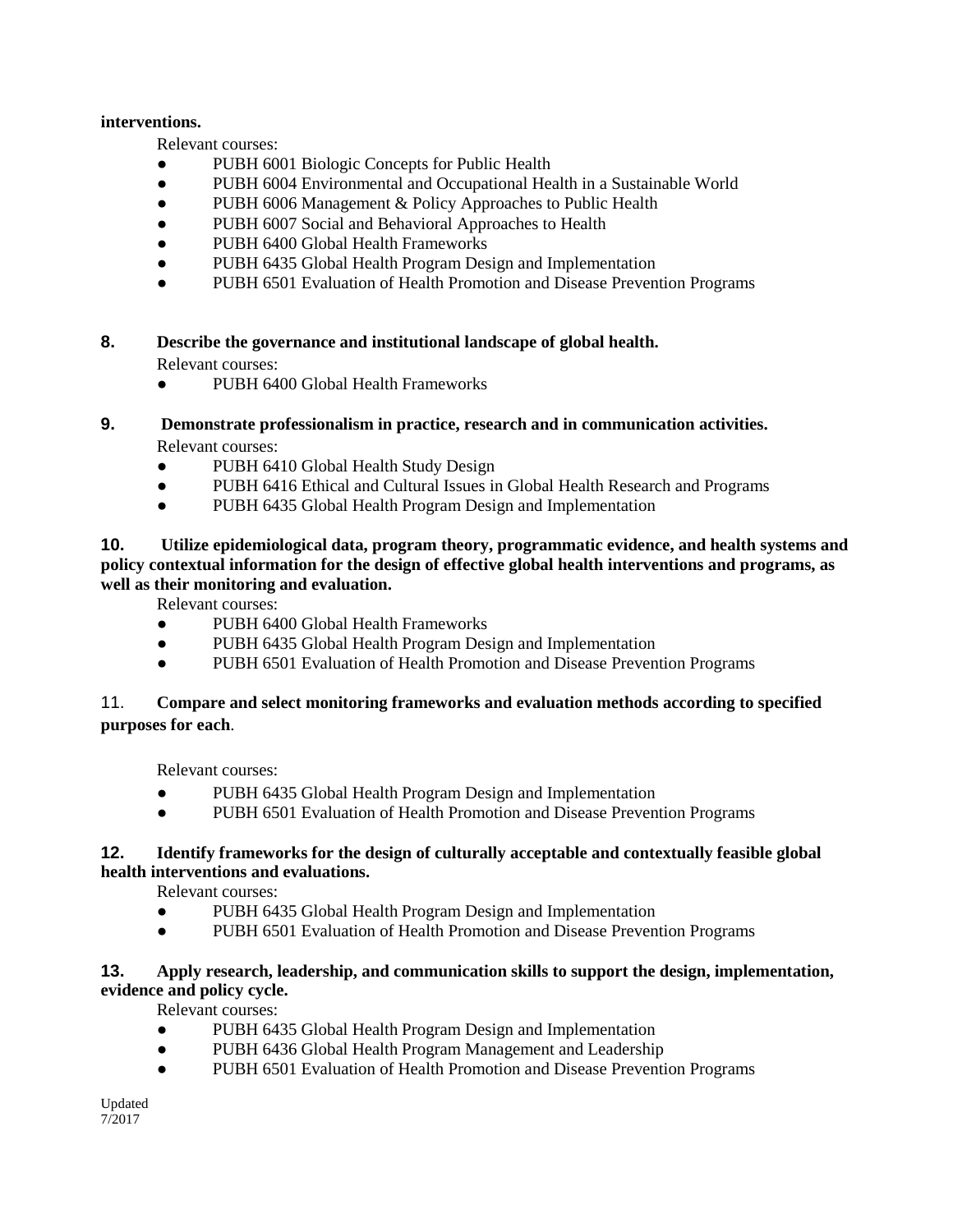- PUBH 6410 Global Health Study Design
- PUBH 6411 Global Health Qualitative Research Methods
- PUBH 6412 Global Health Quantitative Research Methods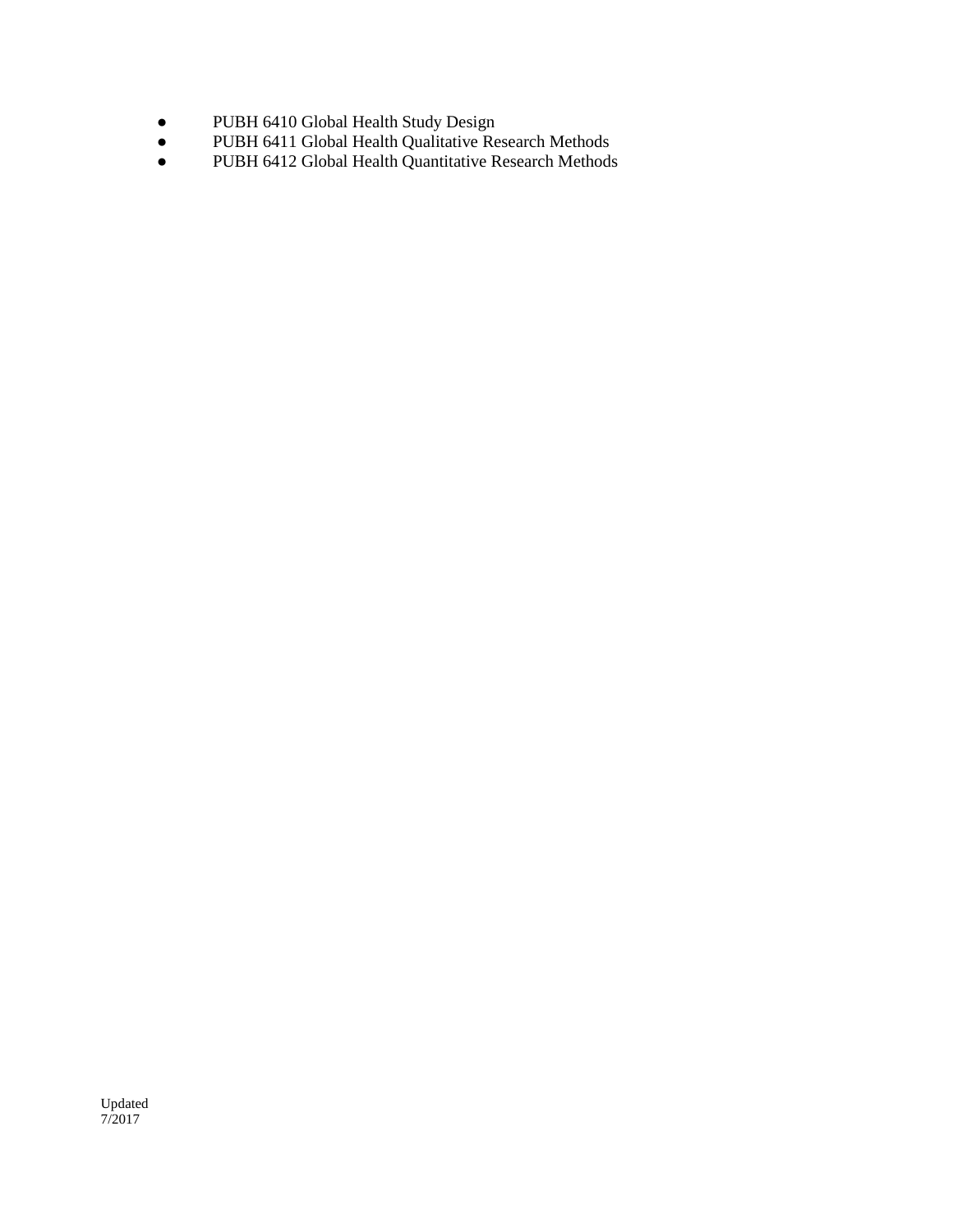# Milken Institute School of Public Health

#### **Master of Public Health Global Health Program Design, Monitoring and Evaluation**

**Program-at-a-Glance 2017-2018**

THE GEORGE WASHINGTON UNIVERSITY

**Begin Planning Your Culminating Project 11-12 Months Prior to Program Completion**

|                                                                 | <b>Required Core Courses (15 credits)</b>                                                                                 |                |                                       |       |  |  |  |  |
|-----------------------------------------------------------------|---------------------------------------------------------------------------------------------------------------------------|----------------|---------------------------------------|-------|--|--|--|--|
| <b>Required Core Course</b>                                     |                                                                                                                           | <b>Credits</b> | <b>Semester Offered</b>               | Grade |  |  |  |  |
| <b>PUBH 6001</b>                                                | <b>Biological Concepts for Public Health</b>                                                                              | 2              | Fall, Spring, Summer I                |       |  |  |  |  |
| <b>PUBH 6002</b>                                                | <b>Biostatistical Applications for Public Health</b>                                                                      | 3              | Fall, Spring, Summer 10 wk            |       |  |  |  |  |
| <b>PUBH 6003</b>                                                | Principles and Practice of Epidemiology                                                                                   | 3              | Fall, Spring, Summer 10 wk            |       |  |  |  |  |
| <b>PUBH 6004</b>                                                | Environmental & Occupational Health in a Sustainable<br>World                                                             | 2              | Fall, Spring, Summer I                |       |  |  |  |  |
| <b>PUBH 6006</b>                                                | Management & Policy Approaches to Public Health                                                                           | $\mathfrak{Z}$ | Fall, Spring, Summer 10 wk            |       |  |  |  |  |
| <b>PUBH 6007</b>                                                | Social and Behavioral Approaches to Public Health                                                                         | $\overline{2}$ | Fall, Spring, Summer 1                |       |  |  |  |  |
| <b>Required Global Health Departmental Courses (10 credits)</b> |                                                                                                                           |                |                                       |       |  |  |  |  |
| <b>PUBH 6400</b>                                                | Global Health Frameworks                                                                                                  | 2              | Fall                                  |       |  |  |  |  |
| <b>PUBH 6410</b>                                                | Global Health Study Design                                                                                                | $\overline{c}$ | Fall, Spring                          |       |  |  |  |  |
| <b>PUBH 6411</b>                                                | Global Health Qualitative Research Methods                                                                                | $\overline{2}$ | Spring, Summer                        |       |  |  |  |  |
| <b>PUBH 6412</b>                                                | Global Health Quantitative Research Methods<br>(prerequisite: PUBH 6002)                                                  | 3              | Spring, Summer                        |       |  |  |  |  |
| <b>PUBH 6416</b>                                                | Ethical & Cultural Issues in Global Health Research &<br>Programs                                                         | $\mathbf{1}$   | Fall, Spring                          |       |  |  |  |  |
| <b>Required Program-Specific Courses (7 credits)</b>            |                                                                                                                           |                |                                       |       |  |  |  |  |
| <b>PUBH 6435</b>                                                | Global Health Design and Implementation                                                                                   | $\overline{c}$ | Spring, Summer                        |       |  |  |  |  |
| <b>PUBH 6501</b><br><b>OR</b>                                   | Evaluation of Health Promotion and Disease Prevention<br>Programs OR                                                      | 3              | Fall, Spring, Summer<br>(online only) |       |  |  |  |  |
| <b>PUBH 6437</b>                                                | Global Health Program Evaluation (online course)                                                                          |                |                                       |       |  |  |  |  |
| <b>PUBH 6436</b>                                                | Global Health Program Management and Leadership                                                                           | $\overline{c}$ | Fall, Summer                          |       |  |  |  |  |
|                                                                 | Selective Courses (choose at least 4 credits from the following:)                                                         |                |                                       |       |  |  |  |  |
| <b>PUBH 6440</b>                                                | Global Health Economics and Finance                                                                                       | 2              | Spring                                |       |  |  |  |  |
| <b>PUBH 6442</b>                                                | <b>Comparative Health Systems</b>                                                                                         | $\overline{2}$ | Fall                                  |       |  |  |  |  |
| <b>PUBH 6441</b>                                                | Global Health Organizations and Regulations                                                                               | 3              | Fall                                  |       |  |  |  |  |
| <b>PUBH 6262</b>                                                | Introduction to Geographical Information Systems                                                                          | $\mathbf{1}$   | Fall, Spring, Summer                  |       |  |  |  |  |
| <b>PUBH 6263</b>                                                | <b>Advanced Geographical Information Systems</b>                                                                          | $\mathbf{1}$   | Fall, Spring, Summer                  |       |  |  |  |  |
| <b>ANTH 6505</b>                                                | Medical Anthropology                                                                                                      | 3              | Spring                                |       |  |  |  |  |
| <b>PUBH 6340</b>                                                | Health Economics and Finance                                                                                              | 3              | Fall, Spring                          |       |  |  |  |  |
| <b>PUBH 6352</b>                                                | Basics of Health Economics for Policy                                                                                     | $\mathbf{1}$   | Fall                                  |       |  |  |  |  |
|                                                                 | <b>Elective Courses (5 credits)</b><br>Any PUBH graduate course may be selected. Sample list of applicable courses below: |                |                                       |       |  |  |  |  |
| <b>PUBH 6480</b>                                                | Public Health in Complex Emergencies                                                                                      | $\overline{2}$ | Fall                                  |       |  |  |  |  |
| <b>PUBH 6481</b>                                                | Global Mental Health                                                                                                      | $\overline{2}$ | Spring                                |       |  |  |  |  |
| <b>PUBH 6482</b>                                                | <b>International Nutrition and Food Policy</b>                                                                            | $\sqrt{2}$     | Spring                                |       |  |  |  |  |
| <b>PUBH 6484</b>                                                | Prevention and Control of Vector Borne Diseases                                                                           | $\overline{2}$ | Fall                                  |       |  |  |  |  |
| <b>PUBH 6485</b>                                                | Prevention and Control of Water and Sanitation<br>Diseases                                                                | $\mathbf{1}$   | Summer                                |       |  |  |  |  |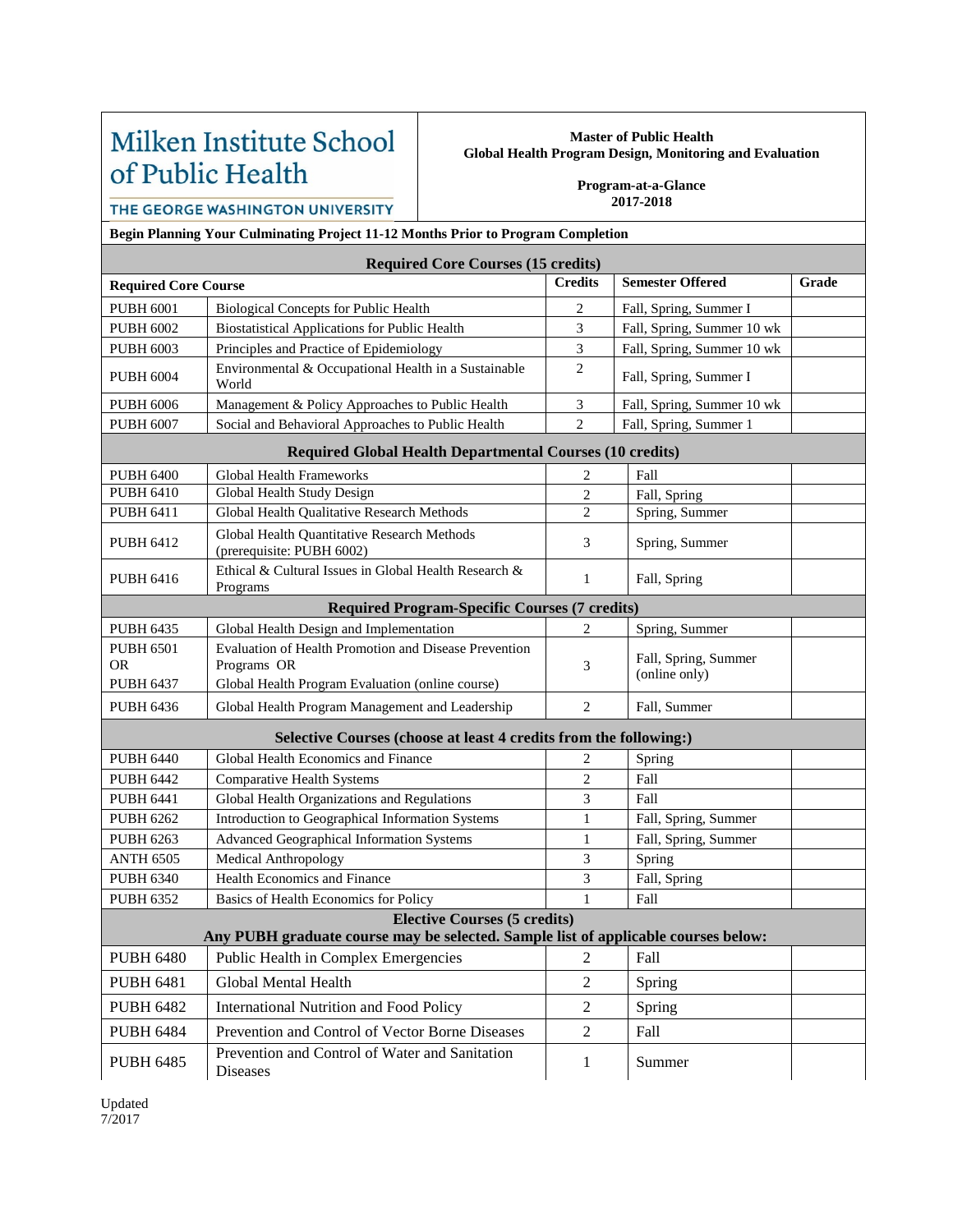| <b>PUBH 6132</b>                                        | WASH/Disaster Relief Management and<br>Development                                                                                     | $\mathfrak{D}$                | Fall                 |  |  |
|---------------------------------------------------------|----------------------------------------------------------------------------------------------------------------------------------------|-------------------------------|----------------------|--|--|
| <b>PUBH 6250</b>                                        | Epidemiology of HIV/AIDS                                                                                                               | 2                             | Fall                 |  |  |
| PUBH 6xxx                                               | Any PUBH graduate level course may be<br>substituted for an elective course above. Other<br>course(s) with advisor's advanced approval | $1 - 3$                       | Fall, Spring, Summer |  |  |
| <b>Practicum and Culminating Experience (4 credits)</b> |                                                                                                                                        |                               |                      |  |  |
| <b>PUBH 6014</b>                                        | Practicum                                                                                                                              |                               | Fall, Spring, Summer |  |  |
| <b>PUBH 6015</b>                                        | <b>Culminating Experience</b>                                                                                                          | $\mathfrak{D}_{\mathfrak{p}}$ | Fall, Spring, Summer |  |  |
| <b>Total</b>                                            |                                                                                                                                        | 45                            |                      |  |  |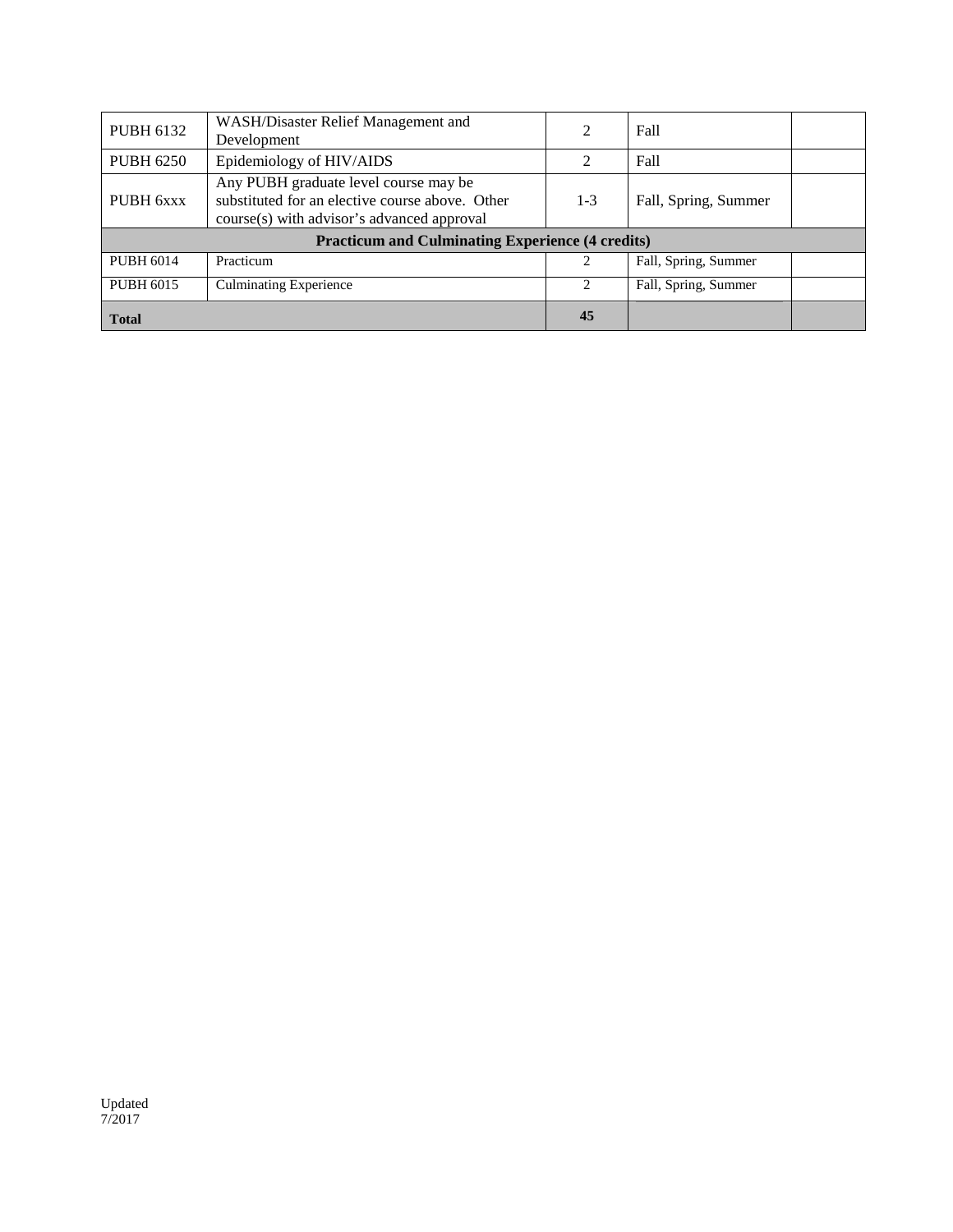## **The Department of Global Health Global Health Program Design, Monitoring and Evaluation (DME) MPH Program Course Mapping Examples**

Below are two potential course-sequencing options. If students follow one of these two course maps, they will be able to complete their MPH in 5 semesters. Students who do not strictly follow one of these maps may run into course scheduling conflicts. Please talk to your advisor about which option is best for you. The following are advising tips relating to course sequencing:

- All global health students must take PUBH 6400-Global Health Frameworks during their first fall semester
- Methods courses have precise sequencing: PUBH 6411-GH Qualitative Research Methods and PUBH 6412-GH Quantitative have two prerequisites: PUBH 6002 and PUBH 6410.

The Global Health Program Design Monitoring and Evaluation program contains a total of 9 electives credits that must be chosen from the list of elective courses, provided in the program guide. Elective courses are often offered once per year, so students should plan which courses to take in advance. The 'Elective Course(s)' credits listed in the below course maps indicate the suggested distribution of these elective credits, but students can choose to distribute them however they feel fit. Students are advised to work with their advisor when deciding on electives.

| $1st$ year Fall                                       |                | $1st$ year Spring                            |                | 1 <sup>st</sup> year Summer                                                    |                |
|-------------------------------------------------------|----------------|----------------------------------------------|----------------|--------------------------------------------------------------------------------|----------------|
|                                                       | <b>Credits</b> |                                              | <b>Credits</b> |                                                                                | <b>Credits</b> |
| 6400 Global Health Frameworks                         | 2              | 6003 Principles and Practice of Epidemiology | 3              | 6001 Biological Concepts for Public Health                                     | 2              |
| 6002 Biostatistical Applications for Public<br>Health | 3              | 6435 GH Program Dev. and Implementation      | 2              | 6006 Management and Policy Approaches to<br>Public Health                      | 3              |
| 6410 Global Health Study Design                       | 2              | 6411 GH Qualitative Research Methods         | 2              | 6007 Social & Behavioral Approaches to<br>Health                               | 2              |
| 6416 Ethical and Cultural Issues in GH<br>Research    |                | 6412 GH Quantitative Research Methods        | 3              | <b>Elective Course</b>                                                         |                |
| 6004 Environmental and Occupational<br>Health         | $\mathfrak{2}$ | Elective Course(s)                           | $\overline{2}$ |                                                                                |                |
| Total semester credits                                | <b>10</b>      | <b>Total semester credits</b>                | 12             | <b>Total semester credits</b>                                                  | 8              |
|                                                       |                |                                              |                |                                                                                |                |
| 2nd year Fall                                         |                | 2 <sup>nd</sup><br>year Spring               |                | $2nd$ vear Summer                                                              |                |
| 6436 Global Health Program Management                 | 2              | 6015 Culminating Experience*                 | 2              | *Students often opt to work on their<br>Culminating Experience over the summer |                |
| 6501 Program Evaluation (or PUBH 6437<br>online)      | 3              | 6014 Practicum                               | 2              |                                                                                |                |
| <b>Elective Courses</b>                               | 6              |                                              |                |                                                                                |                |
| <b>Total semester credits</b>                         | 11             | <b>Total semester credits</b>                | 4              | <b>Total semester credits</b>                                                  | $\overline{2}$ |

#### *Option 1: Beginning DME concentration courses in spring semester:*